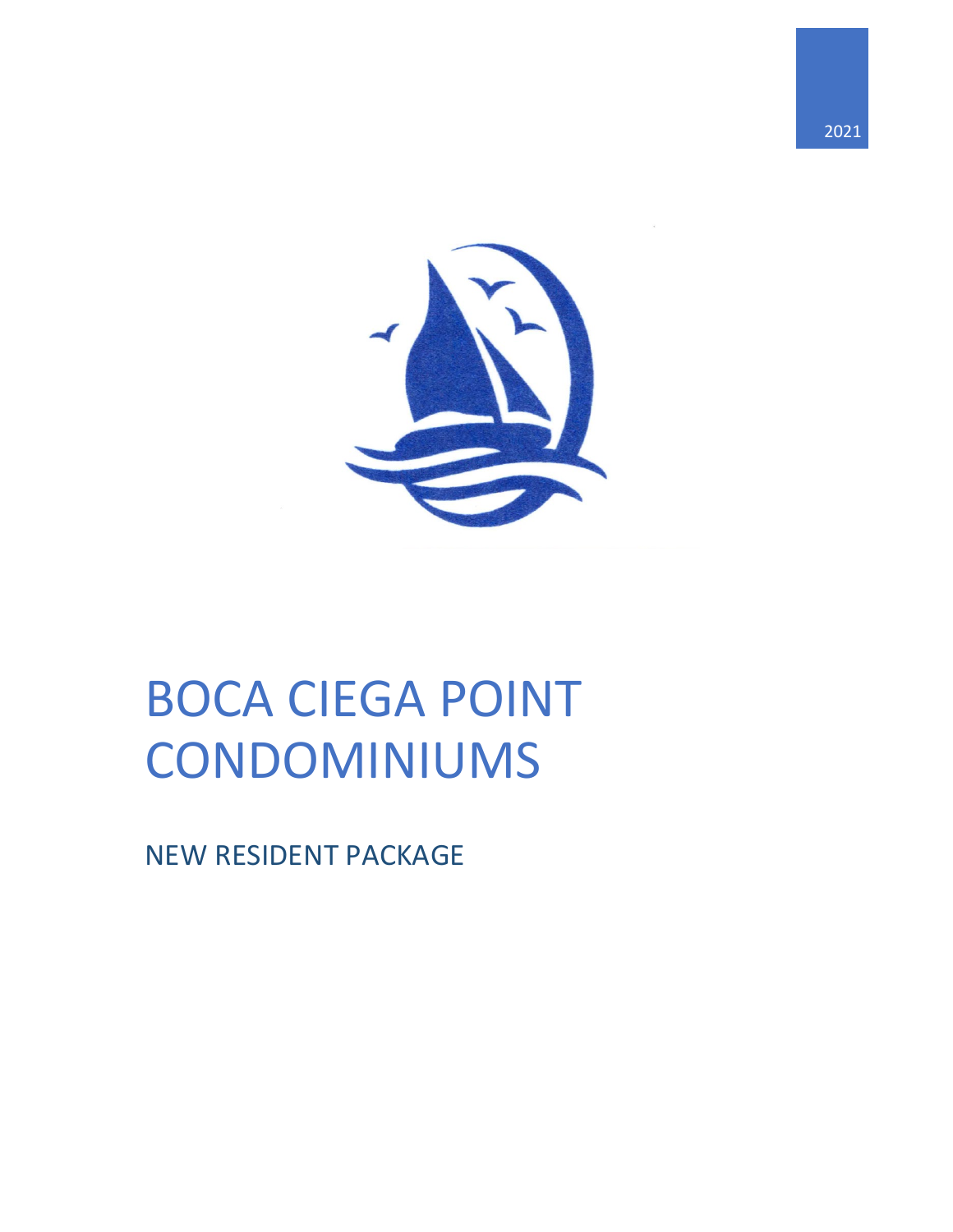### Contents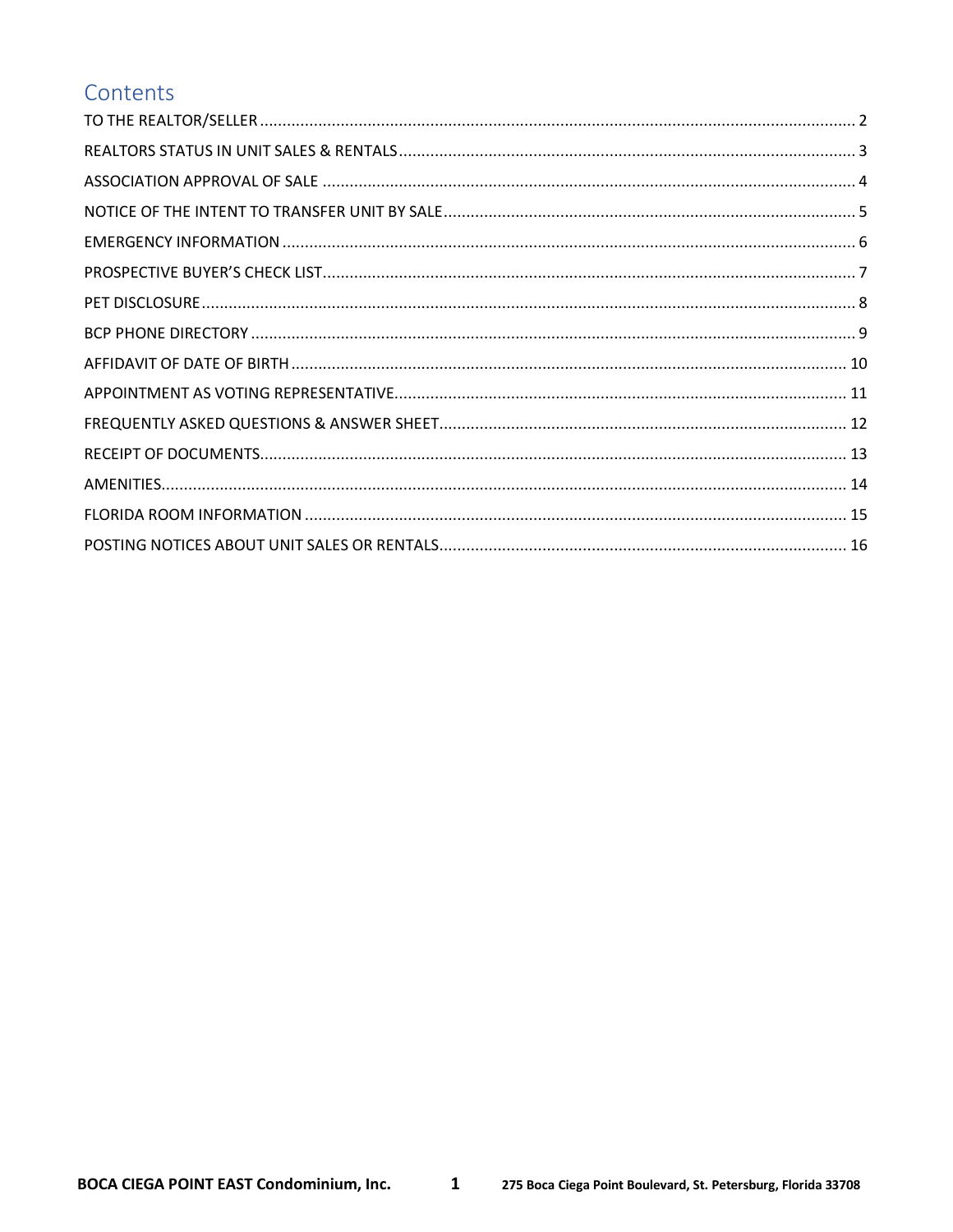## <span id="page-2-0"></span>TO THE REALTOR/SELLER

**Please give prospective buyers the attached form and have them filled out completely and returned to the BOCA CIEGA OFFICE.**

**The Manager will notify the respective condo president upon receipt of completed documents, and they will contact the realtor/seller to schedule the orientation.** 

**Following the orientation meeting with the prospective buyers, the condo officers are responsible for returning all sale forms to the office.**

**The realtor/seller can pick up the APPROVAL OF SALE form PRIOR to closing from the BOCA CIEGA OFFICE.**

| Please complete: REALTOR NAME: |  |
|--------------------------------|--|
| <b>PHONE:</b>                  |  |

**\*\*IMPORTANT!! No 18-Wheel Moving Vans are permitted on BCP property.**

**Only smaller moving trucks up to 45 foot in length are allowed. Please make the necessary arrangements or your truck will be turned away at the gate.**

**THANK YOU.**

- **1. A check for \$50.00 payable to BCP must accompany these forms when delivered to the office. (This is an application fee, required from the prospective buyer(s).**
- **2. When visiting BCP, please show REALTOR BUSINESS CARD to the security guard.**
- **3. It is the realtor/seller(s) responsibility to deliver all documents to the buyer(s).**

**AS RECORDED IN OUR DOCUMENTS, WE ARE A 55+ COMMUNITY. ONE PERSON MUST BE 55 YEARS OF AGE TO RESIDE.**

**PLEASE REFER ALL QUESTIONS ON THE SALES FORM TO THE BOCA OFFICE. Phone**

**#727-398-1270 or email: BCP5150275gmail.com**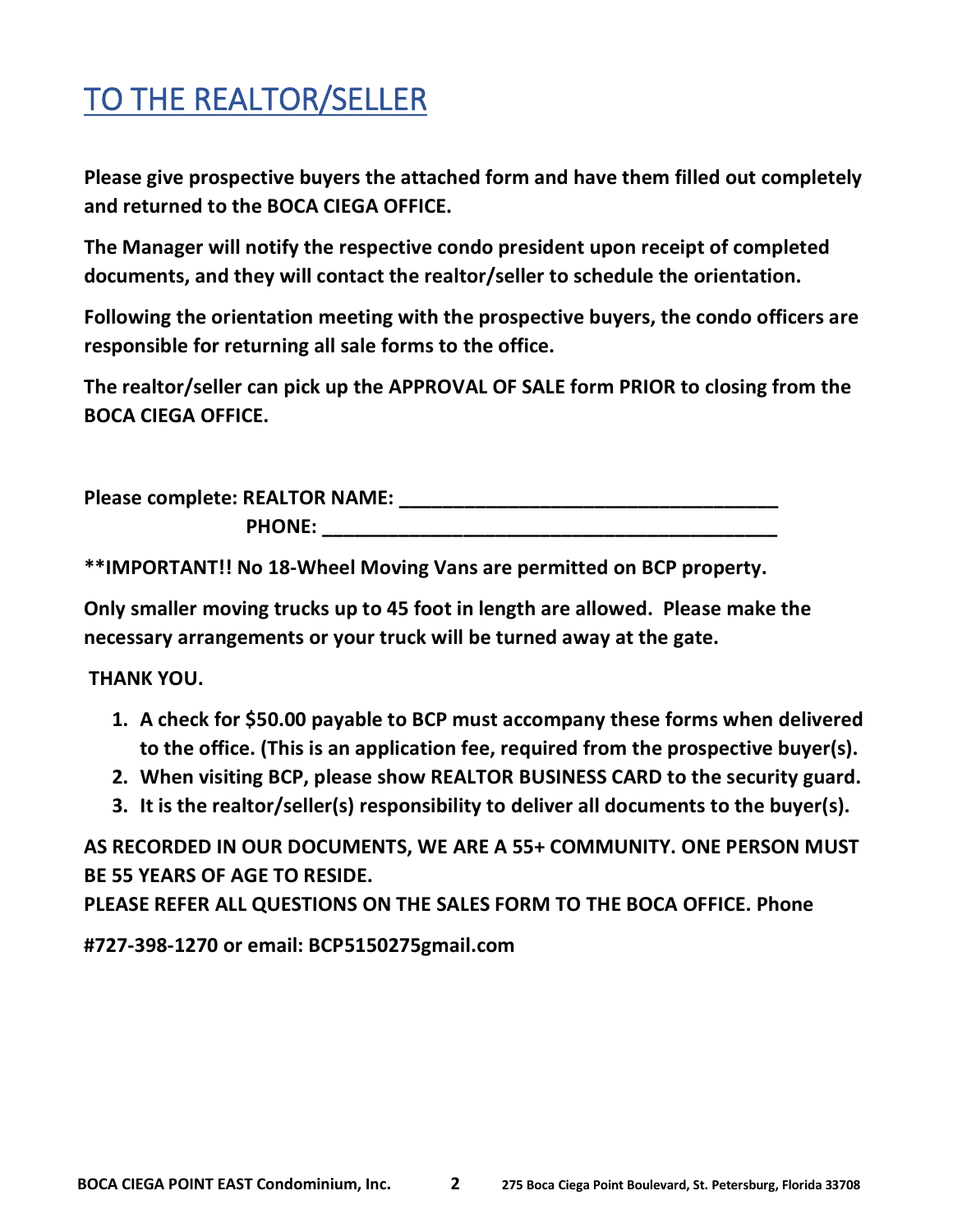## <span id="page-3-0"></span>REALTORS STATUS IN UNIT SALES & RENTALS

**Boca Ciega Point rules provide that the guards may admit only those nonresidents who have entry permits or who have received specific admission approval from a resident. Real Estate agents, per se, are not entitled to automatic entry into Boca Ciega Point.**

**Real estate agents may be granted entry into Boca Ciega Point by one of the following three methods:**

- **1. By showing their real estate business card,**
- **2. By specific authorization given to the guard by the unit owner in the same manner as for any other visitor. That is, the unit owner can phone the guard to give advanced notice of the realtor's arrival.**
- **3. By specific authorization from the condo officer or from another BCP resident who will be responsible for the visitor and who had agreed to assume this responsibility on behalf of the unit owner involved. That is, an absent or out-of-town unit owner, or the executor of an estate, can decide arrangements with the president or director of the association, or with any other willing resident, to act on the unit owner's behalf in the manner described in (b) above. If such arrangements are made and are intended to persist, the fact** *must be registered with the BCP Office* **so that the Federation will know who is responsible for the visitor if problems or complaints arise, and so that the guards can be told where to phone when a realtor requests to visit unit in question.**

**The traditional realtor's** *OPEN HOUSE* **sales events are** *NOT AUTHORIZED* **at Boca Ciega Point. (Amendment 5 Operations Manual March 2015- 2021)**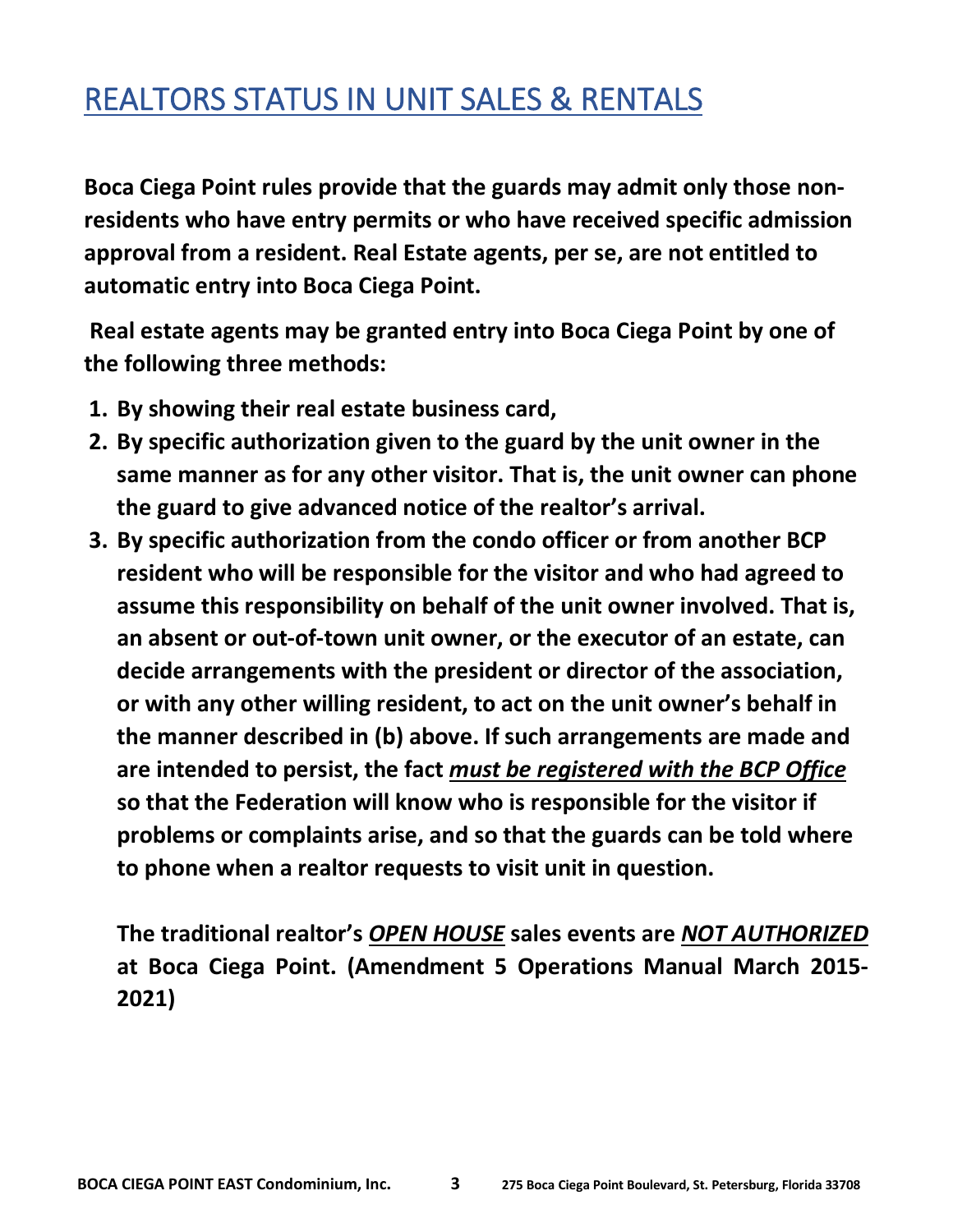## <span id="page-4-0"></span>ASSOCIATION APPROVAL OF SALE

### **TO WHOM IT MAY CONCERN**

**1. Boca Ciega Point East \_\_\_\_\_\_ Condominium Corporation, Inc. acting in its Declaration of Condominium as recorded in the public Records of Pinellas County, Florida, hereby authorizes and approves the transfer of title by sale, devise, gift, or inheritance of:**

> **UNIT# \_\_\_\_\_\_\_\_ at\_\_\_\_\_\_\_ Boca Ciega Point Boulevard\_\_\_\_\_\_\_ St. Petersburg, Florida 33708 To**

> > **(FULL LEGAL NAME OF THE PROSPECTIVE OWNERS OF RECORDS)**

- **2. Conditions, covenants, restrictions, and rules: This approval is made subject to all conditions, covenants, restrictions, and rules set forth in said Declaration of Condominium. In accordance there-with, this approval authorizes a transfer of title to the person or persons specifically named above.**
- **3. NOTICE TO SALE CLOSING AGENT: This approval of the transfer of title is contingent upon each of the following.**
	- **a. All assessments, charges, fees, interest, and other financial obligation involving this condominium unit having been satisfied in full at closing.**
	- **b. The purchaser receiving and acknowledging receipt of the unit's condominium documents, including but not limited to: Declaration of Condominium, Boca Ciega Point Community Facility Leases, this Association's Articles of Incorporation, By-Laws, and the Articles of Incorporation of the Federation of Boca Ciega Point Condominium, Incorporated.**
	- **c. The Closing Agent furnishing, promptly after its filing in the Public Records of Pinellas County, a recorded copy of this approval and a copy of the transfer of title to this Association and to the Federation of Boca Ciega Point Condominium, at 275 Boca Ciega Point Boulevard, St Petersburg, Florida 33708.**
- **4. IN WITNESS WHEREOF: THE AFORESAID Condominium Association has caused this Instrument to be executed by its duly authorized Officers, and its Official Seal to be affixed hereto, this \_\_\_\_\_\_\_\_day of**

|                                                   | 20                                                                                                                                                                                                                             |
|---------------------------------------------------|--------------------------------------------------------------------------------------------------------------------------------------------------------------------------------------------------------------------------------|
|                                                   | BOCA CIEGA POINT EAST CONDOMINIUM CORPORATION, INC.                                                                                                                                                                            |
| By:                                               |                                                                                                                                                                                                                                |
| (PRESIDENT)                                       | (SECRETARY)                                                                                                                                                                                                                    |
| <b>STATE OF FLORIDA 1</b>                         |                                                                                                                                                                                                                                |
| <b>COUNTY OF PINELLAS 1</b><br>SS:                |                                                                                                                                                                                                                                |
| On this day personally                            |                                                                                                                                                                                                                                |
|                                                   | and the contract of the contract of the contract of the contract of the contract of the contract of the contract of the contract of the contract of the contract of the contract of the contract of the contract of the contra |
|                                                   | OFFICERS OF BOCA CIEGA POINT EAST ______ CONDOMINIUM Corporation, inc. Who executed the foregoing                                                                                                                              |
| Instrument for and on behalf of that Corporation. |                                                                                                                                                                                                                                |
|                                                   | Witness my hand and seal given at St. Petersburg in the County of Pinellas and the State of Florida this                                                                                                                       |
|                                                   |                                                                                                                                                                                                                                |

**5. I (we), the undersigned, as prospective Owner(s) of the referenced property, acknowledge that I (we) have read and understand the terms and conditions of all documents of the Association and agree to be bound by all conditions, covenants, restrictions, and rules.**

| Signature 1 | <b>Signature 2</b> |
|-------------|--------------------|
|-------------|--------------------|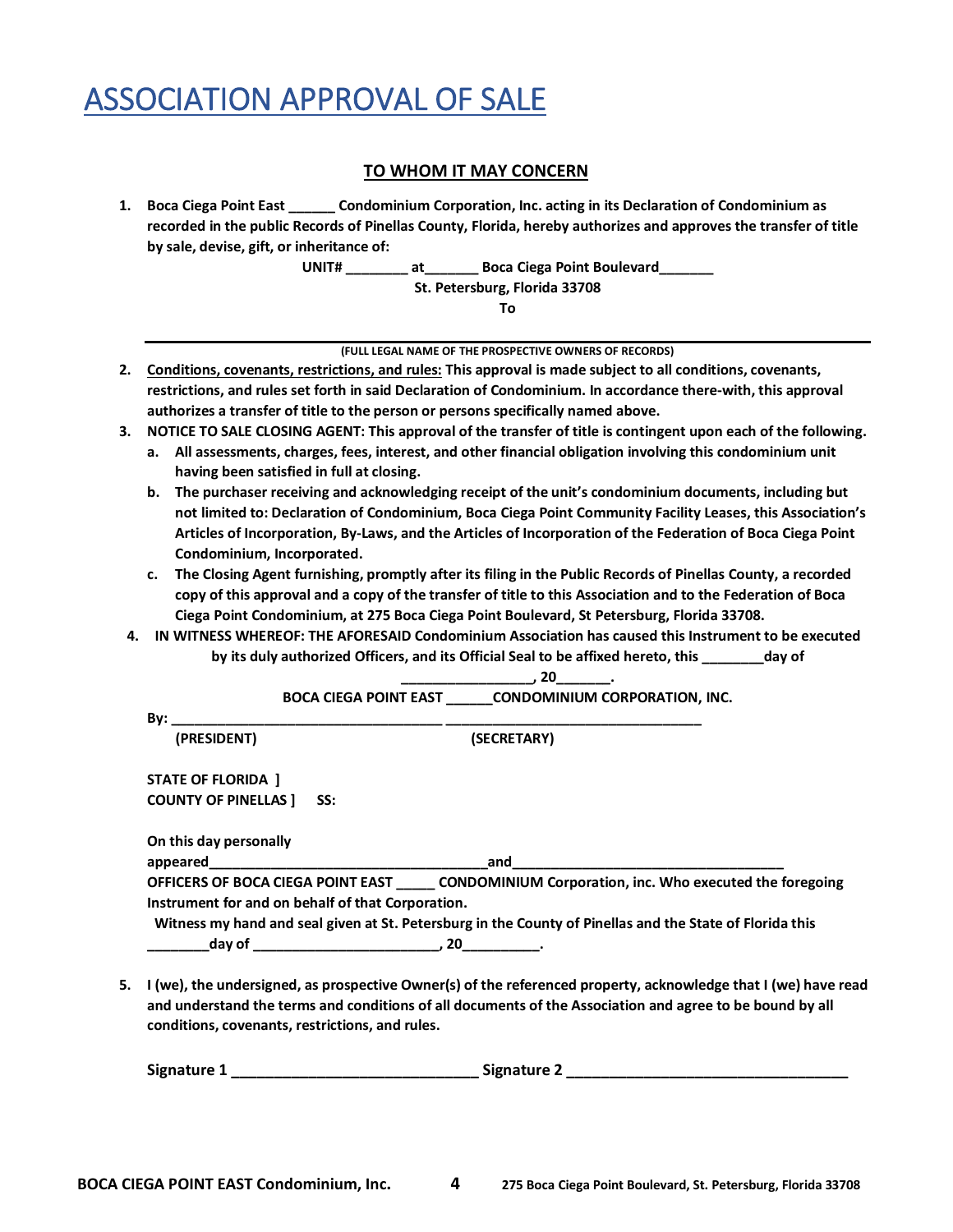## <span id="page-5-0"></span>NOTICE OF THE INTENT TO TRANSFER UNIT BY SALE

**BOCA CIEGA POINT EAST**\_\_\_\_\_\_\_\_\_\_\_\_\_\_\_\_\_\_\_\_\_\_ **Date:** \_\_\_\_\_\_\_\_\_\_\_\_\_\_\_\_\_\_\_\_

| LIST PREVIOUS ADDRESSES & PHONE NUMBERS FOR THE PAST 5 YEARS (USE BACK OF PAGE IF NECESSARY)                                                                                                                                                                                                                                                                                                                                                                                    |  |
|---------------------------------------------------------------------------------------------------------------------------------------------------------------------------------------------------------------------------------------------------------------------------------------------------------------------------------------------------------------------------------------------------------------------------------------------------------------------------------|--|
|                                                                                                                                                                                                                                                                                                                                                                                                                                                                                 |  |
|                                                                                                                                                                                                                                                                                                                                                                                                                                                                                 |  |
|                                                                                                                                                                                                                                                                                                                                                                                                                                                                                 |  |
| TENTATIVE CLOSING DATE: _______________________                                                                                                                                                                                                                                                                                                                                                                                                                                 |  |
|                                                                                                                                                                                                                                                                                                                                                                                                                                                                                 |  |
| The undersigned hereby consents to the Condominium Association the right to obtain any credit reports from<br>and credit agencies, the right to obtain address history, social security verification, employment background,<br>previous resident information.                                                                                                                                                                                                                  |  |
| <b>Prospective Buyer's signature(s):</b><br><u> 1989 - Johann Stoff, amerikansk politiker (d. 1989)</u>                                                                                                                                                                                                                                                                                                                                                                         |  |
| The undersigned owner of this unit request approval of this sale and, while acknowledging that the Association has 30 days in which to<br>act on this transfer, asks for a decision soon so the effective date proposed for this transaction may be kept.                                                                                                                                                                                                                       |  |
| The Seller acknowledges liability for the unit's assessments and charges incurred before the buyer assumes responsibility.                                                                                                                                                                                                                                                                                                                                                      |  |
| The Seller acknowledges responsibility for providing the purchaser with the unit's condominium documentation, including: 1) the<br>Declaration of Condominium, 2) Community Facility Lease, 3) the Association's Articles of Incorporation and By-Laws, any Associations<br>Supplemental Rules & Regulations. 4) the Federation's Articles of Incorporation and By-Laws, and amendments to the foregoing<br>documents, 6) Services Agreements, 7) BCP Guidelines & Regulations. |  |
|                                                                                                                                                                                                                                                                                                                                                                                                                                                                                 |  |
|                                                                                                                                                                                                                                                                                                                                                                                                                                                                                 |  |
|                                                                                                                                                                                                                                                                                                                                                                                                                                                                                 |  |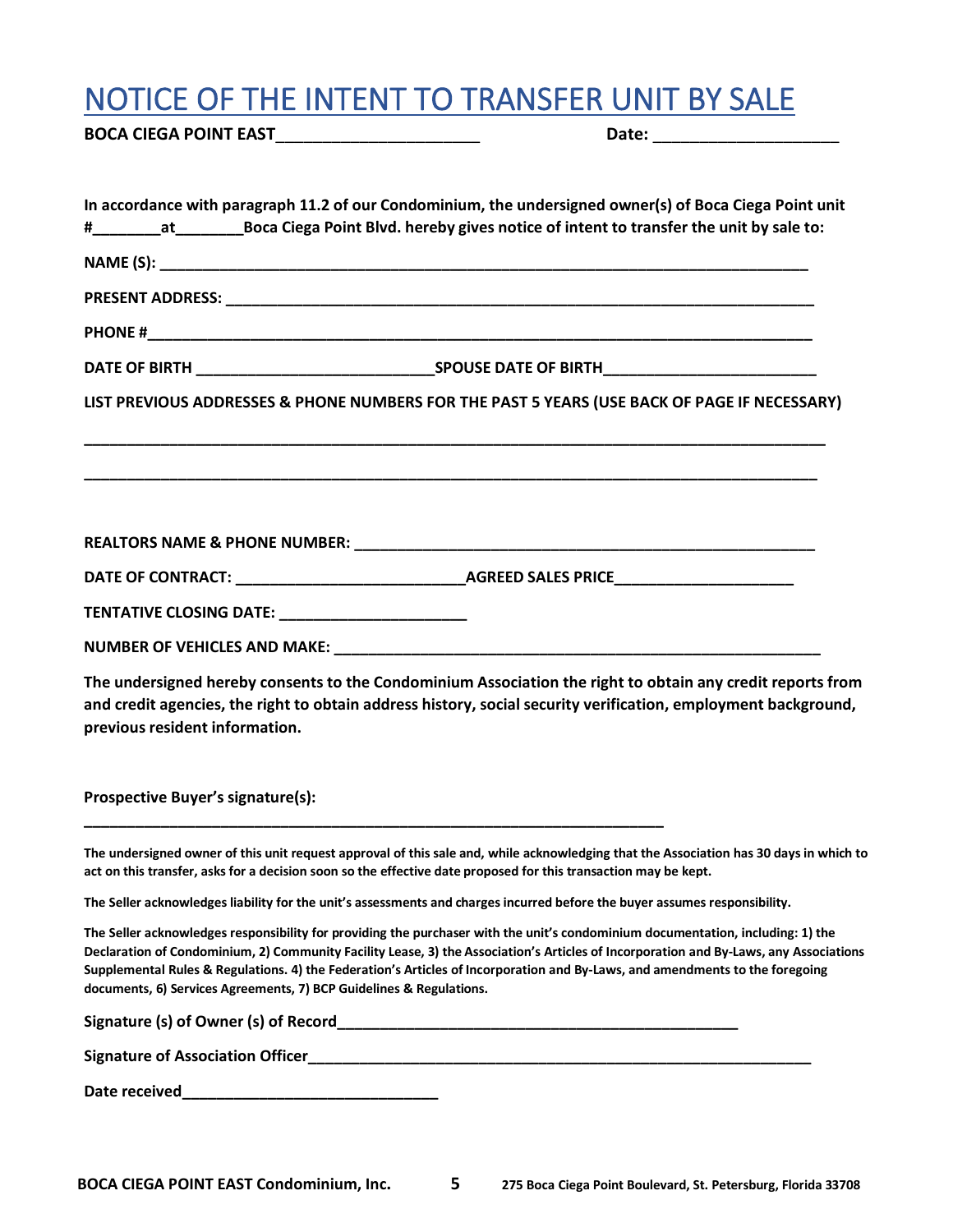## <span id="page-6-0"></span>EMERGENCY INFORMATION

| OWN: RENT:                                                                                                                                                                       |                                          |  |
|----------------------------------------------------------------------------------------------------------------------------------------------------------------------------------|------------------------------------------|--|
| TELEPHONE: ______________________WORK: _____________________                                                                                                                     |                                          |  |
|                                                                                                                                                                                  |                                          |  |
|                                                                                                                                                                                  |                                          |  |
| WOULD YOU LIKE TO HAVE IT PUBLISHED IN THE BCP DIRECTORY?                                                                                                                        |                                          |  |
| <b>YES OR NO (circle one)</b>                                                                                                                                                    |                                          |  |
|                                                                                                                                                                                  | <b>NOTIFICATION IN CASE OF EMERGENCY</b> |  |
|                                                                                                                                                                                  |                                          |  |
| (NAME AND RELATIONSHIP)                                                                                                                                                          |                                          |  |
|                                                                                                                                                                                  |                                          |  |
| <b>HOSPITAL PREFERENCE:</b>                                                                                                                                                      |                                          |  |
|                                                                                                                                                                                  | <b>OUT OF TOWN INFORMATION</b>           |  |
| <b>OUT OF TOWN ADDRESS:</b>                                                                                                                                                      |                                          |  |
|                                                                                                                                                                                  |                                          |  |
|                                                                                                                                                                                  |                                          |  |
| *In case of an emergency your Condo President should retain a key to your unit as per Florida statue<br>718.1265(g). Does your Condo President have a key Yes or No (circle one) |                                          |  |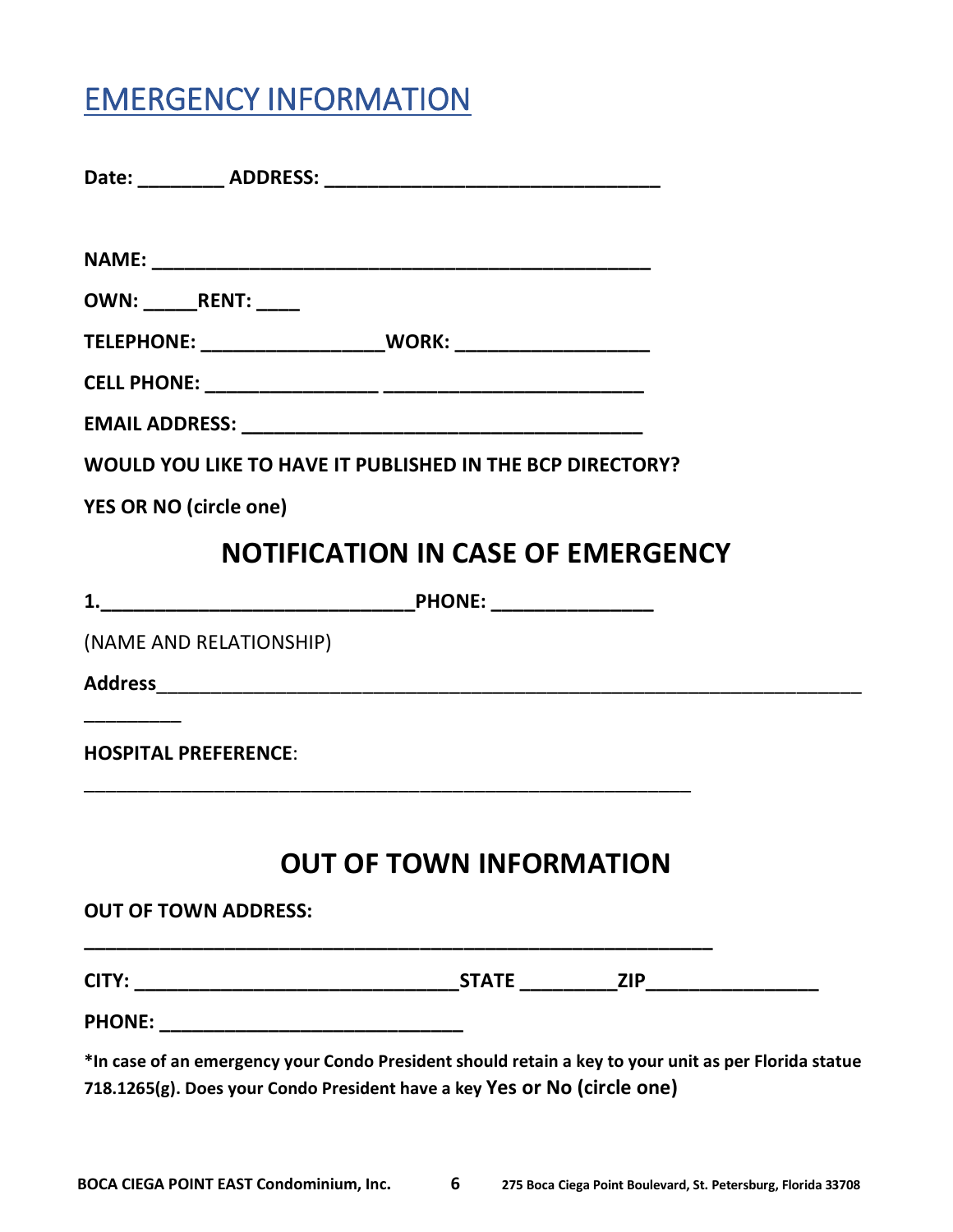## <span id="page-7-0"></span>PROSPECTIVE BUYER'S CHECK LIST

- **1. Financial responsibilities to Association and Federation**
- **2. Eligibility requirements, i.e., age, children, single family unit, pets.**
- **3. Receipt of proper Condo Documents from the Seller or Condo Officer**
- **4. Rules & Regulations (highlights)**

### **Pets**

**Vans, pickups trucks, commercial marking**

**Parking in driveway or garage**

**Seawalls**

**Garage doors**

**Roof**

**Common elements**

**Insurance 4 types**

**Children, grandchildren**

**Keys to unit for emergencies**

**Guardhouse**

**Serve as Officers.**

**Supplemental Services**

**Call President re: questions**

**Introduce new owner to neighbors on each side.**

**Sales**

**Leases**

**Docks**

**Condo mailbox, bulletin board EMERGENCY EVACUATION PROCEDURES**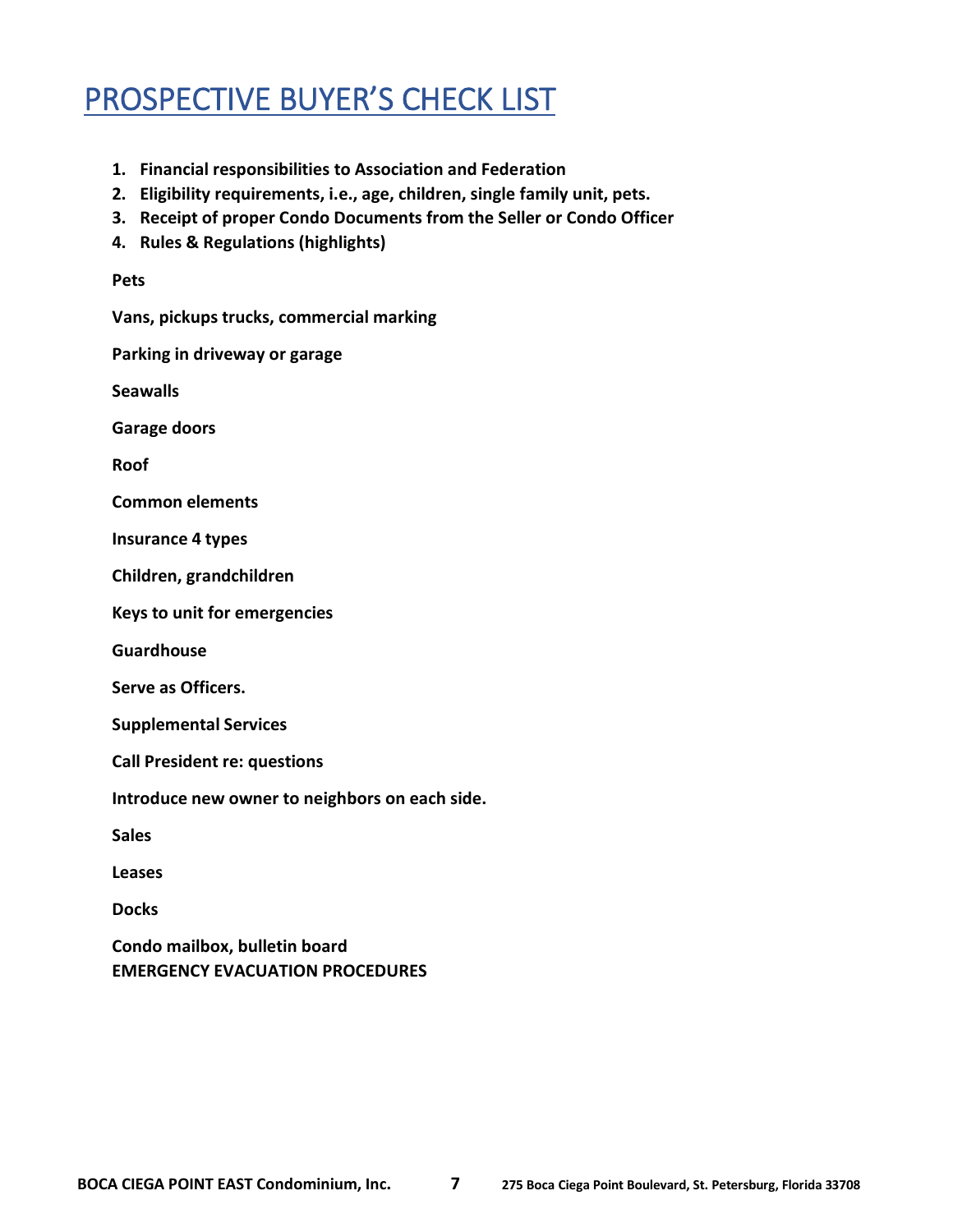## <span id="page-8-0"></span>PET DISCLOSURE

**Will any pets be living with you in Boca? YES \_\_\_\_\_\_\_\_NO\_\_\_\_\_\_\_\_ If yes, please list the type. DOG \_\_\_CAT \_\_\_ Dog or Cat Name: \_\_\_\_\_\_\_\_\_\_\_\_\_\_\_ Breed: \_\_\_\_\_\_\_\_\_\_\_\_\_ Weight: \_\_\_\_\_ License #: \_\_\_\_\_\_\_\_\_\_\_\_\_\_\_\_\_\_\_\_\_\_\_\_\_\_\_**

**In Pinellas County, it is required by law that pet owners obtain a license for their dog or cat. To obtain a pet license, each pet must receive rabies vaccinations from a veterinarian. Pinellas County Animal Services sends out renewal notices to all pet owners for the renewal of their pet's license prior to the rabies vaccination expiration date.**

**In the event that a prospective unit owner has a need for a disability assistance animal, or an emotional support assistance animal as allowed by the Federal and State laws, the prospective owner must comply with those laws and request a reasonable accommodation. The reasonable accommodation should provide all necessary information required by the Federal and State laws, which include information concerning need for such disability assistance animal or emotional support assistance animal information concerning how that animal reasonably supports a particular situation. All records are confidential. No unit owner may review these documents, only the Board.**

**In Boca pet's must be always leashed outside one's patio area. Pet owners are required to pick up after their pet and dispose of the dog's waste in their own trash container DO NOT USE FEDERATION TRASH CANS PLACED IN BOCA'S COMMON TO DISPOSE OF DOG WASTE! Pursuant to** *Chapter 14 Article 11, Division 3 Section 14-63 of the Pinellas County Code of Ordinances* **both dogs and cats are prohibited from running at large.**

**Pets are not allowed on Boca's Putting Green, Pool Area, Shuffleboard, Bocci Ball & Tennis Area. Pets are not allowed/permitted to Boca Functions for safety and Sanitary reasons. Please refer to Boca Operations Manual, Chapter 15 pages 48 & 49 on being a responsible pet owner at Boca. Beyond the rules outlined above, each condo association will have their own restrictions.**

**Pinellas County Animal Control responds to dog barking complaints more than any other public nuisance issue. PLEASE RESPECT YOUR NEIGHBORS RIGHTS NOT TO HEAR YOUR DOG. BE A RESPECTFUL & RESPONSIBLE DOG OWNER!**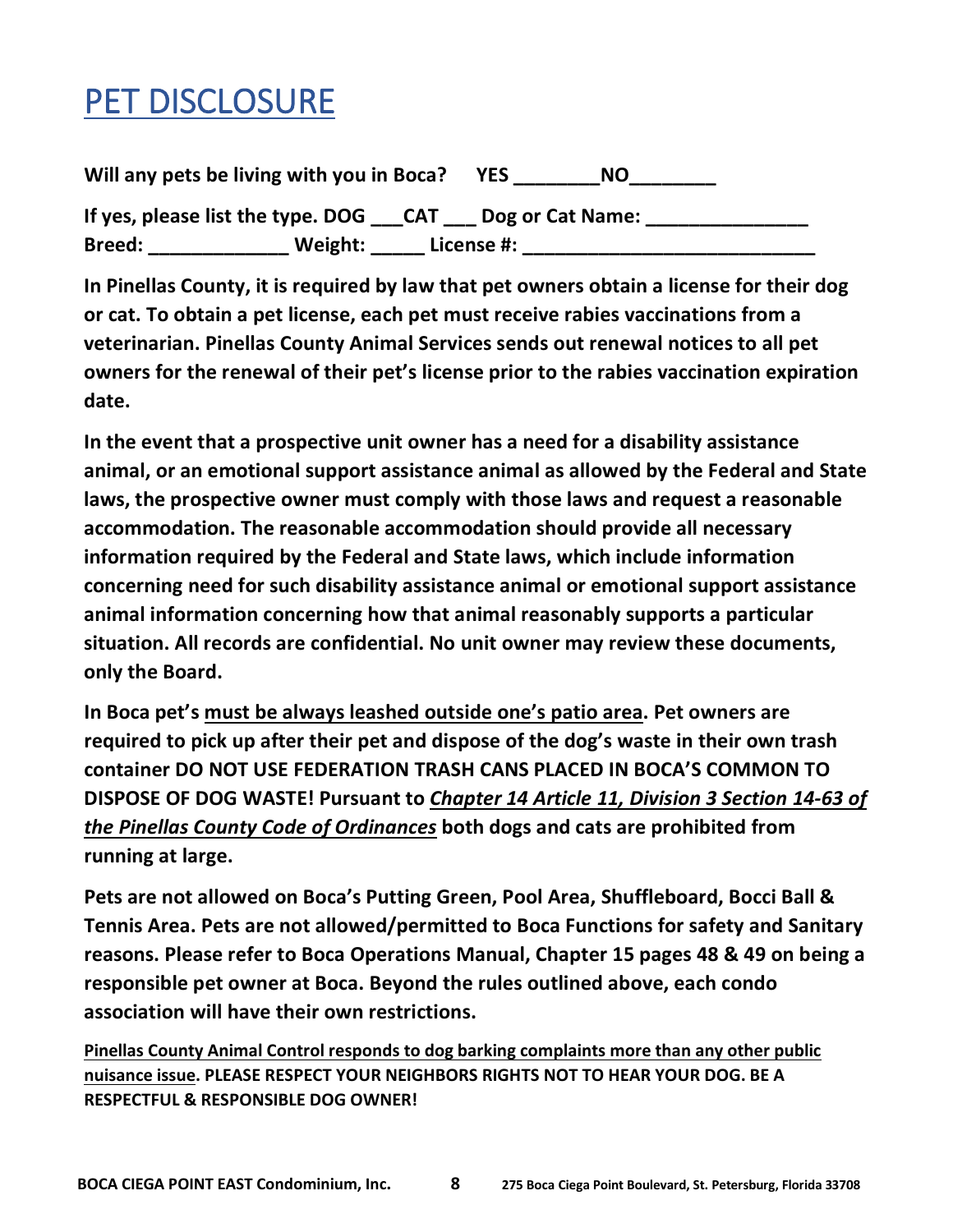## <span id="page-9-0"></span>BCP PHONE DIRECTORY

**We will be updating the format for the \_\_\_\_\_Telephone Directory. The new format will be:**

|                                         | Unit |
|-----------------------------------------|------|
| Home Phone_____________________         |      |
|                                         |      |
|                                         |      |
| Move in Date_______________________     |      |
|                                         |      |
| His/Her Cell#_______________________    |      |
| Check here if no changes are necessary. |      |

**\_\_\_\_\_\_\_\_\_\_\_\_\_\_\_\_\_\_\_\_\_\_Sign here for Email Publishing Permission which we must legally have to print your Email.**

**It is important that EVERY unit owner(s) fill out this form for the new \_\_\_\_\_\_directory and return it to BCP office. No phone calls will be accepted. We want to make sure every new owner is included, and the correct information is printed. We will have this form available until November in the Pointer so we can get everyone's new information.**

**Thank You**

**The BCP Executive Board**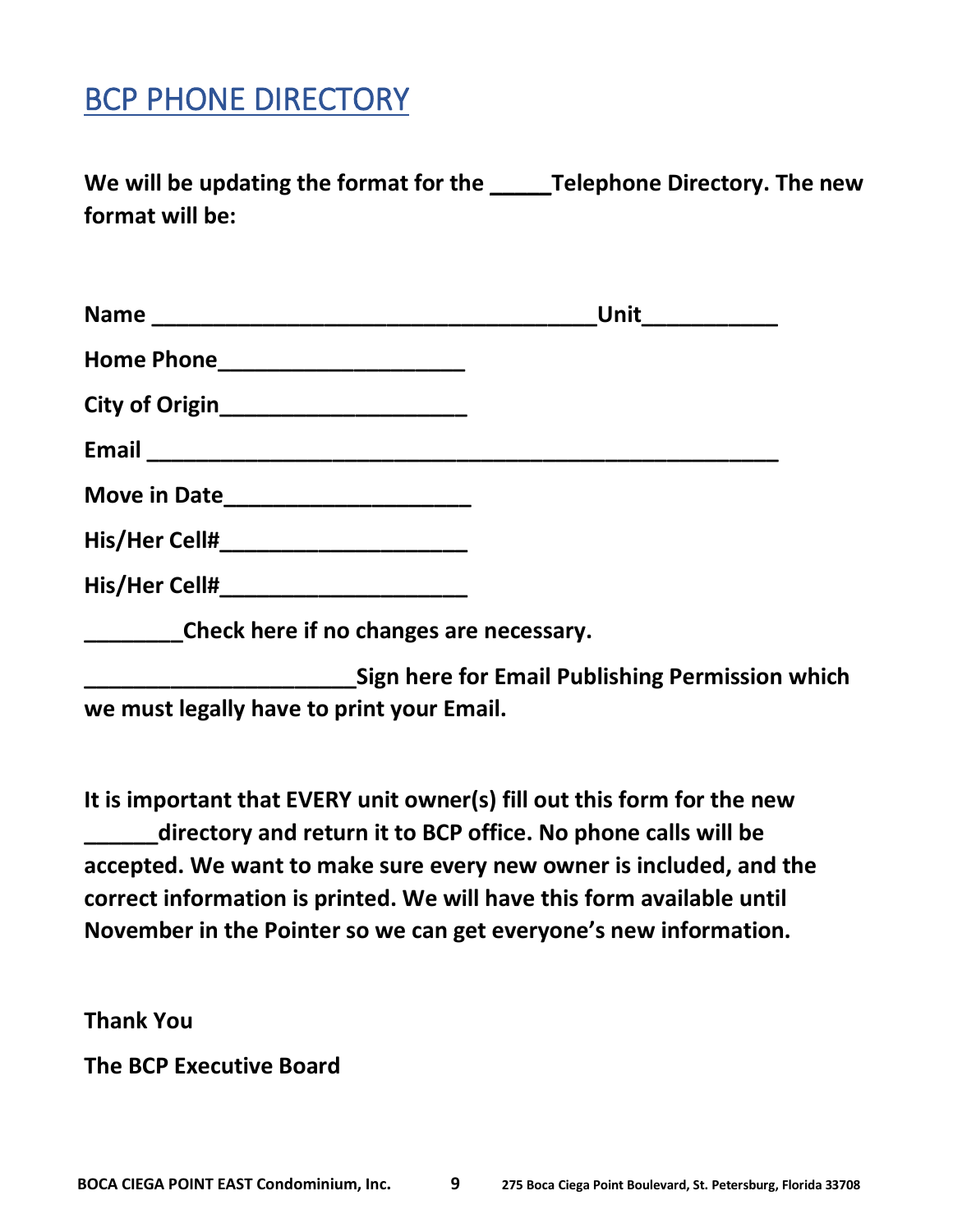### <span id="page-10-0"></span>AFFIDAVIT OF DATE OF BIRTH

**State of Florida)**

**County of Pinellas)**

**BEFORE ME, the undersigned personally appeared.**

**(Fill in the name of the person signing the Affidavit), who, under oath, testified that her/ his date of birth is \_\_\_\_\_\_\_\_\_\_\_\_\_\_\_\_\_\_\_\_\_\_\_\_\_\_\_.**

**\_\_\_\_\_\_\_\_\_\_\_\_\_\_\_\_\_\_\_\_\_\_\_\_\_\_\_\_\_\_\_\_\_\_\_\_\_\_\_\_\_\_\_\_\_\_\_\_\_\_\_\_\_\_\_\_\_\_\_\_\_\_\_\_\_**

**This affidavit is given for the purpose of satisfying the Condominium Association of the fact that the said\_\_\_\_\_\_\_\_\_\_\_\_\_\_\_\_\_\_\_\_\_\_\_\_\_\_\_\_\_ (name of person signing Affidavit) is over fifty-five years of age and understands that Boca Ciega Point Condominium Number\_\_\_\_\_\_\_\_\_\_ is designed for occupancy of units by least one person over the age of 55 years.**

 **FURTHER AFFIANT SAYETH NAUGHT.**

| <b>ACCIANIT</b><br>AFFIAN I |  |
|-----------------------------|--|
|-----------------------------|--|

**BEFORE ME, the undersigned personally appeared.**

**\_\_\_\_\_\_\_\_\_\_\_\_\_\_\_\_\_\_\_\_\_\_\_\_\_\_\_\_\_\_\_\_\_\_\_\_, and who under oath, testified that he/she executed the above and forgoing document with knowledge of its contents.**

SWORN TO AND SUBSCRIBED before me this day of **20** 

| <b>NOTARY PUBLIC</b> |  |  |
|----------------------|--|--|
|                      |  |  |

**Commission Expires: Commission Expires:**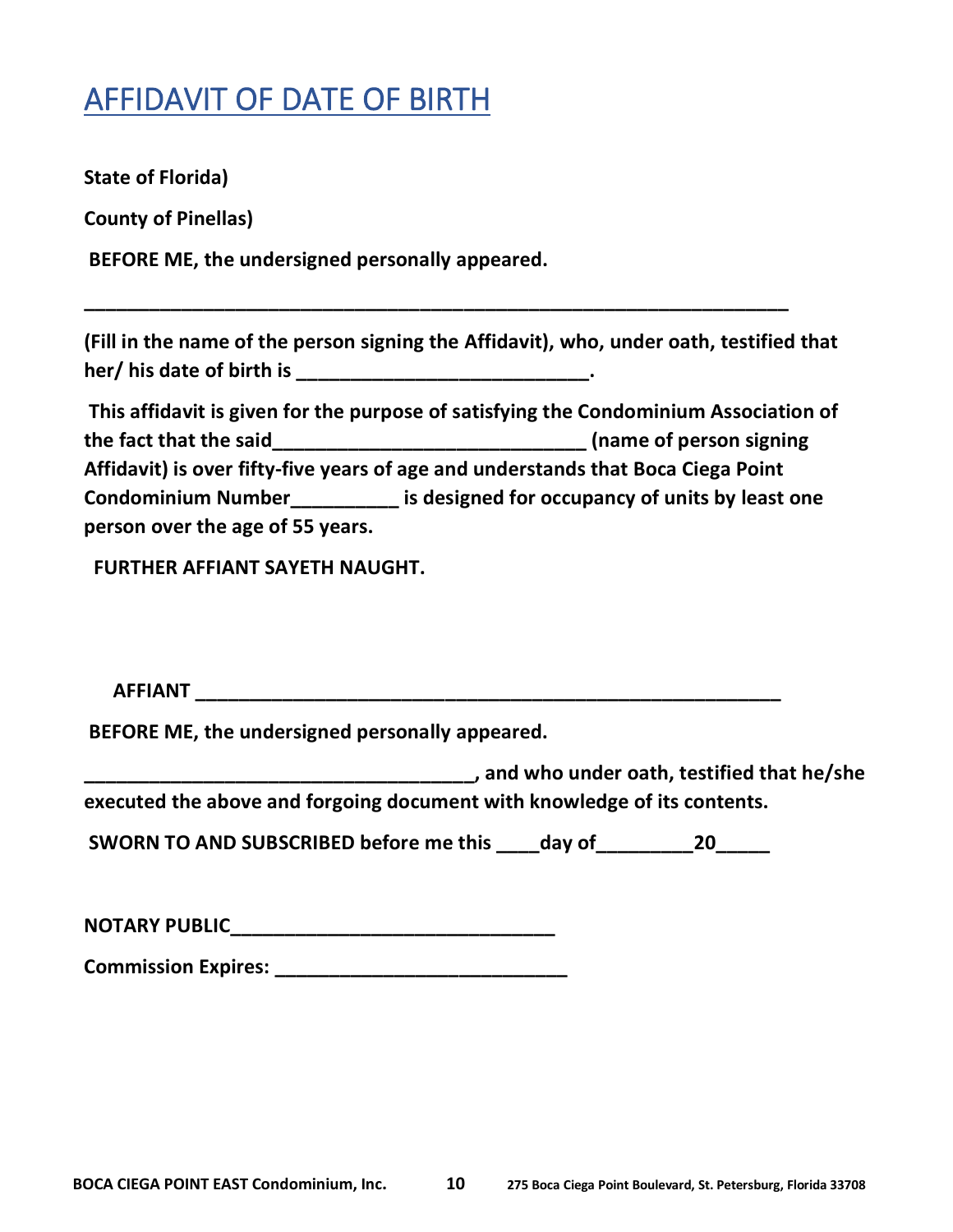## <span id="page-11-0"></span>APPOINTMENT AS VOTING REPRESENTATIVE

**We, the undersigned Owners of Record of unit #\_\_\_\_\_\_\_\_\_in Boca Ciega Point East \_\_\_\_\_\_Condominium, hereby appoint:**

**The owner who is the Voting Representative entitled to cast the vote for this unit in the affairs of this condominium association.**

**This appointment as Voting Representative supersedes all previous such appointments for this unit, takes effect upon the date given below, and it continues in effect until changed by written notice to the Association.**

**\_\_\_\_\_\_\_\_\_\_\_\_\_\_\_\_\_\_\_\_\_\_\_\_\_\_\_\_\_\_\_\_\_\_\_\_\_\_\_\_\_\_\_\_\_\_\_\_\_\_\_\_\_\_\_\_\_\_\_\_\_\_\_\_\_\_\_**

**Effective Date: \_\_\_\_\_\_\_\_\_\_\_\_\_\_\_\_\_\_\_\_\_\_**

**Signature (owner of record)**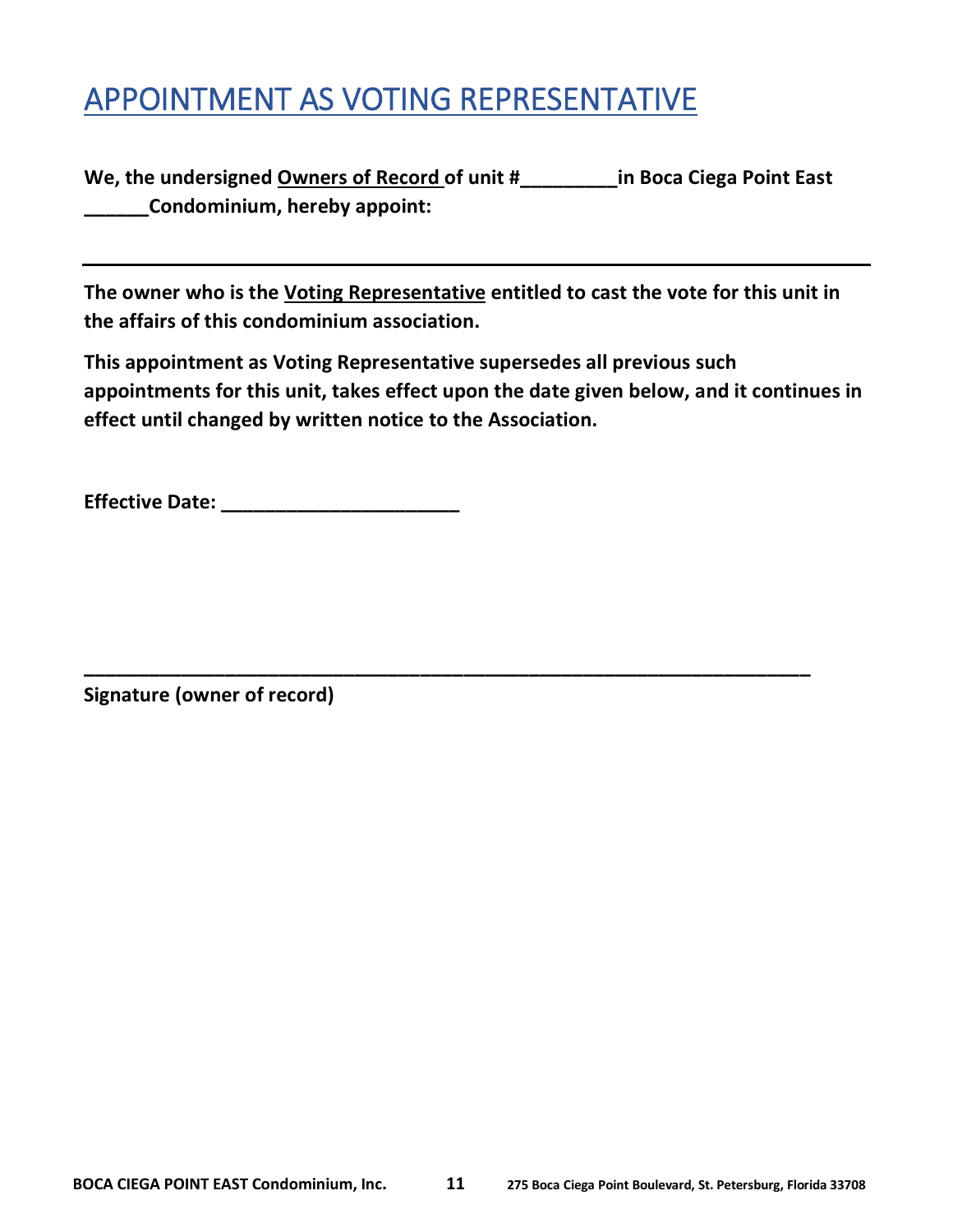## <span id="page-12-0"></span>FREQUENTLY ASKED QUESTIONS & ANSWER SHEET

#### **D.B.R. FORM 33-032**

**Condominium Association # \_\_\_\_\_\_\_\_\_\_\_\_\_ as of \_\_\_\_\_\_\_\_\_\_\_\_\_\_\_**

- **Q: What are my voting rights in the association?**
- **A: One legal owner has the voting right per unit (designated voter).**
- **Q: What restrictions exist on my right to use my unit?**
- **A: All rules & regulations are in the condominium documents and the Guidelines & Regulations. We are a community for persons 55 years of age or older.**
- **Q: What restrictions exist on leasing my unit?**
- **A: Leases are for at least six (6) months and one (1) day.**
- **Q: How much are my assessments to the Condominium association for my unit type and when are they due?**
- **A: \$\_\_\_\_\_\_\_\_\_\_\_\_\_\_\_\_(Monthly). Maintenance fees are due and payable on the first of each month.**
- **Q: Do I have to be a member in any other association?**
- **A: No. You are a member of your own condo association. In Federation matters, which are referred to the unit owners for decision, the unit owners are entitled to a single vote for each unit owned.**
- **Q: Am I required to pay rent or land use fees for the recreational or other commonly used facilities? If so, how much?**
- **A: Yes.. There is a recreational facilities lease which is \$\_\_\_\_\_\_\_\_\_\_\_\_\_\_\_monthly. This fee is included in your monthly HOA fee.**
- **Q: Is the condominium association or other mandatory membership association involved in any court cases in which It may face Liability in excess \$100,000?**
- **A: No**

**NOTE: The above question and Answer sheet is a replica of the draft sheet from the Department of Business and Regulation. You are reminded that as of January 1, 1992, all prospective buyers must be presented with this sheet as a part of the official records of the association. The Questions and Answer Sheet must be updated annually.**

**Prospective Buyers signature**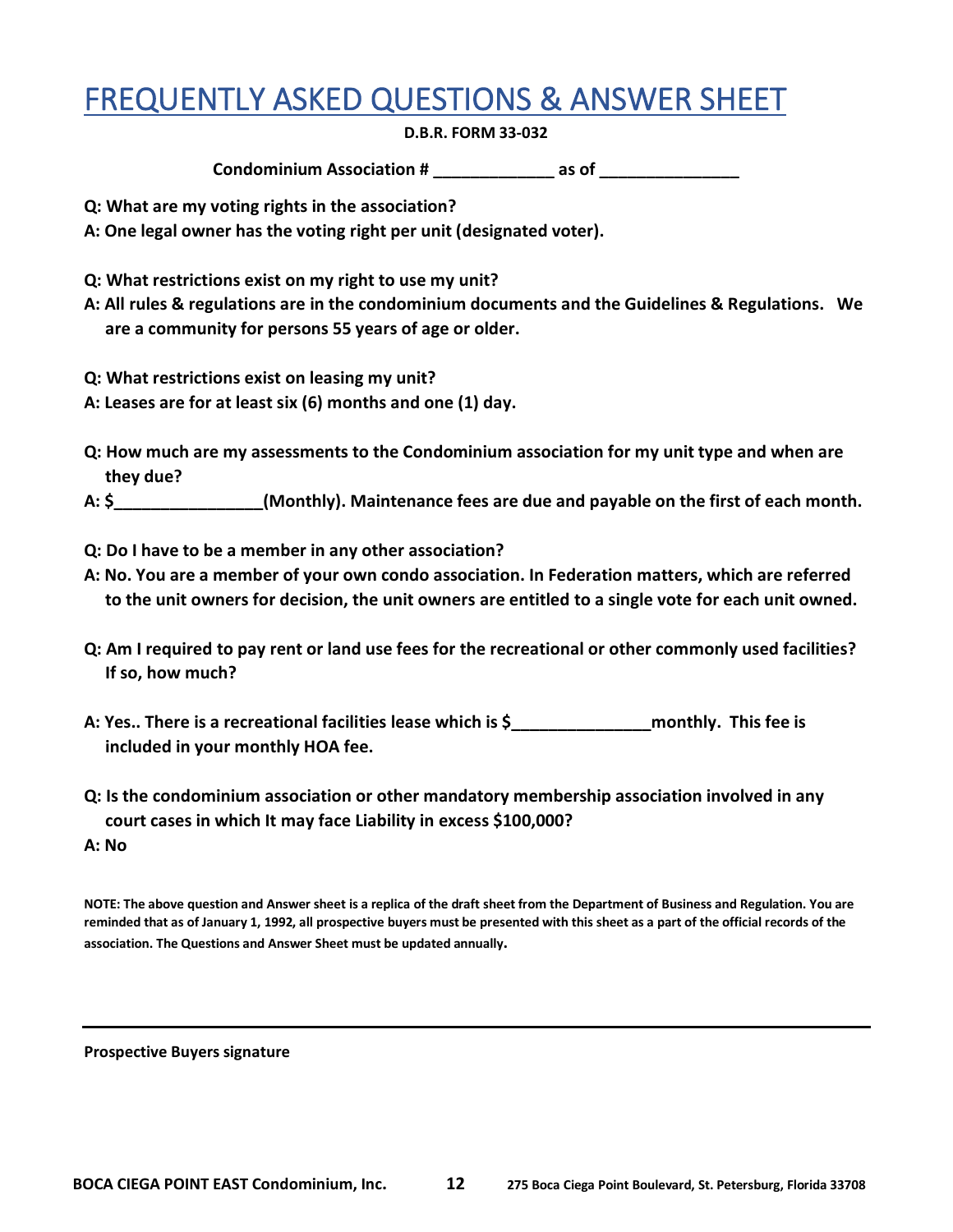## <span id="page-13-0"></span>RECEIPT OF DOCUMENTS

| of ________Boca Ciega Pt. Blvd.___________, St Petersburg, Fl. have received the            |            |                       |
|---------------------------------------------------------------------------------------------|------------|-----------------------|
| following documents:                                                                        |            |                       |
| <b>DECLARATION OF CONDOMINIUM</b>                                                           | <b>YES</b> | <b>NO</b>             |
| <b>COMMUNITY FACILITY LEASE</b>                                                             | <b>YES</b> | <b>NO</b>             |
| <b>ASSOCIATION'S ARTICLES OF</b><br><b>INCORPORATION &amp; BY-LAWS</b>                      | <b>YES</b> | <b>NO</b>             |
| <b>FEDERATION'S ARTICLES OF</b><br><b>INCORPORATION &amp; BY-LAWS</b>                       | <b>YES</b> | <b>NO</b>             |
| <b>SERVICE AGREEMENTS</b>                                                                   | <b>YES</b> | <b>NO</b>             |
| <b>BOCA CIEGA POINT RULES &amp;</b><br><b>REGULATIONS</b>                                   | <b>YES</b> | <b>NO</b>             |
| <b>ASSOCIATION'S SUPPLEMENT RULES &amp;</b>                                                 | <b>YES</b> | <b>NO REGULATIONS</b> |
| I/WE HAVE READ, UNDERSTAND AND AGREE TO COMPLY WITH THE ABOVE-MENTIONED<br><b>DOCUMENTS</b> |            |                       |
|                                                                                             |            | Signature             |
|                                                                                             |            | <b>Signature</b>      |
|                                                                                             |            |                       |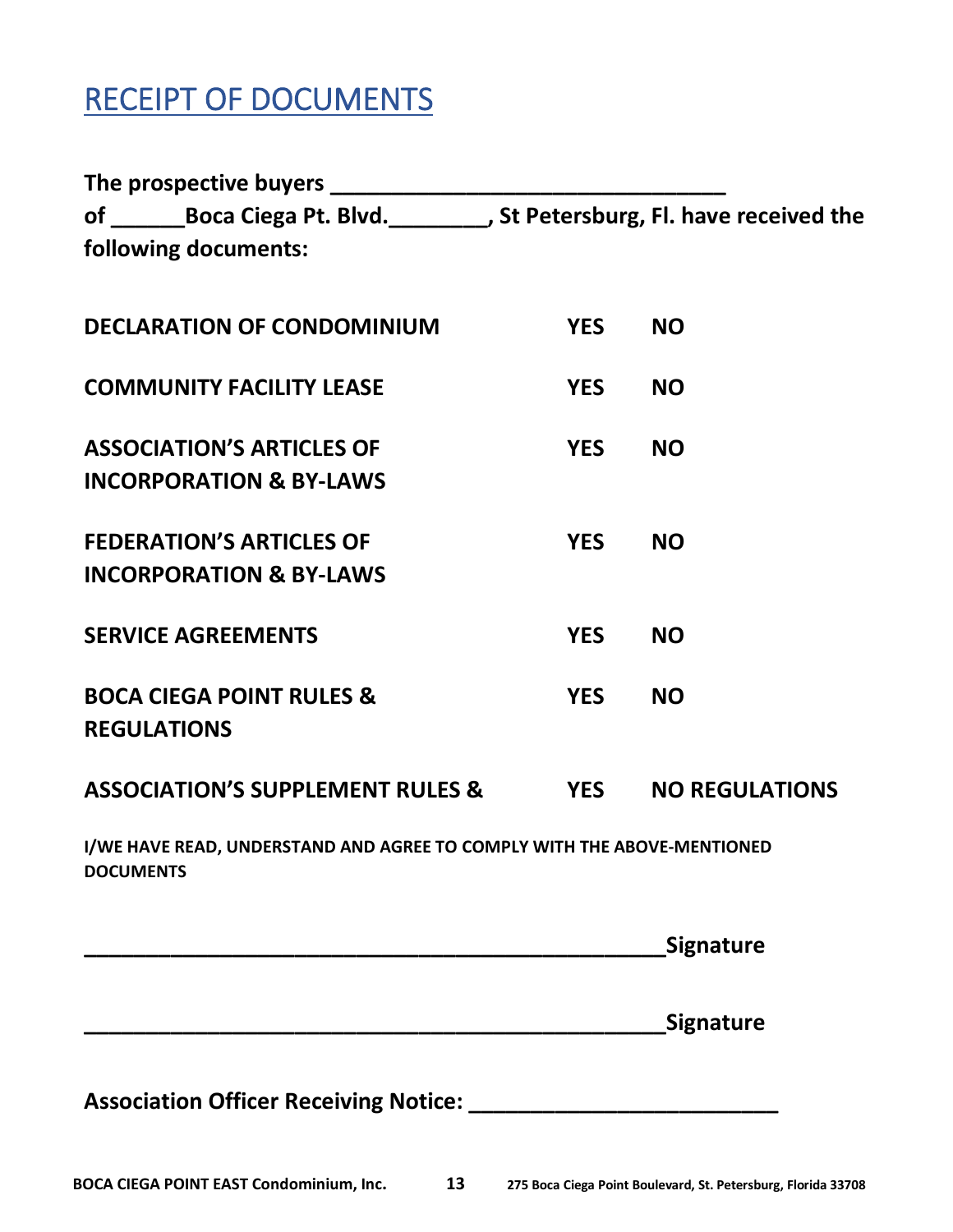<span id="page-14-0"></span>

**GARAGE PICK UP – Monday & Thursday before 10:00 A.M.**

**PUTTING GREENS & POOL TABLES**

**HEATED POOL-TENNIS COURT-BOCCI BALL-SHUFFLEBOARD & HORSESHOES**

**BOATING CLUB**

**ACTIVITIES COMMITTEE- TRIPS, DINNERS, PARTIES, etc.**

**MAINTENANCE 7 GROUNDS CREW: Call office to put in a work order.**

**\$20 minimum charge-\$30 hourly rate.**

**(Minor repair & light Electrical) (Trimming/Weeding)**

**GUARD SERVICE (24 Hour)**

**Cable TV (Does not include pay channels + WIFI)**

**WATER & SEWER**

**PHOTOCOPYING & FAX AVAILABLE IN THE OFFICE**

**NOTARY AVAILABLE IN THE OFFICE**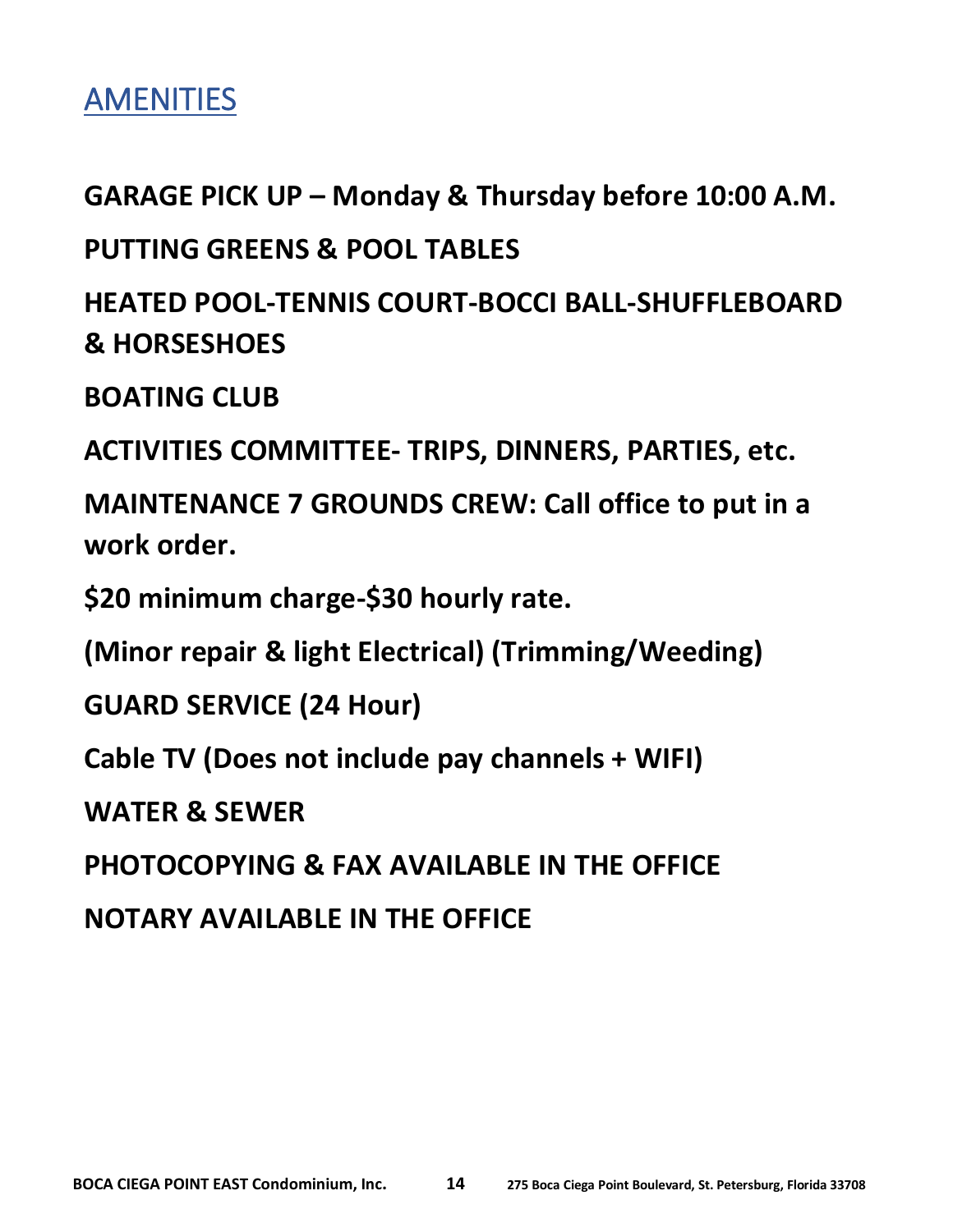## <span id="page-15-0"></span>FLORIDA ROOM INFORMATION

**The association does not cover installed items, such as enclosures, awnings, screened in porches or Florida rooms, that were not originally installed by the developer when your Association was originally built. Those of you who have enclosed your patio by any type of construction whatsoever must insure that addition through your own H06 Policy. The Association is not allowed to insure these items.**

**Therefore, please contact your insurance agent to obtain your own H06 with specific coverage for any room addition that you or a previous owner have made or are considering. Make sure it is in writing on the policy that the room addition is covered.**

**The Developer only installed a concrete patio slab and 2 walls for privacy in the original construction of the Villas. No rooms enclosures were done by the developer. You will need to inform your agent that the room addition is unique to your unit, not accessible by any other resident, not everyone has one, it is paid for by the unit owner, and the association is not involved in its construction.**

### **THE FEDERATION AND ATTORNEY RICHARD ZACUR**